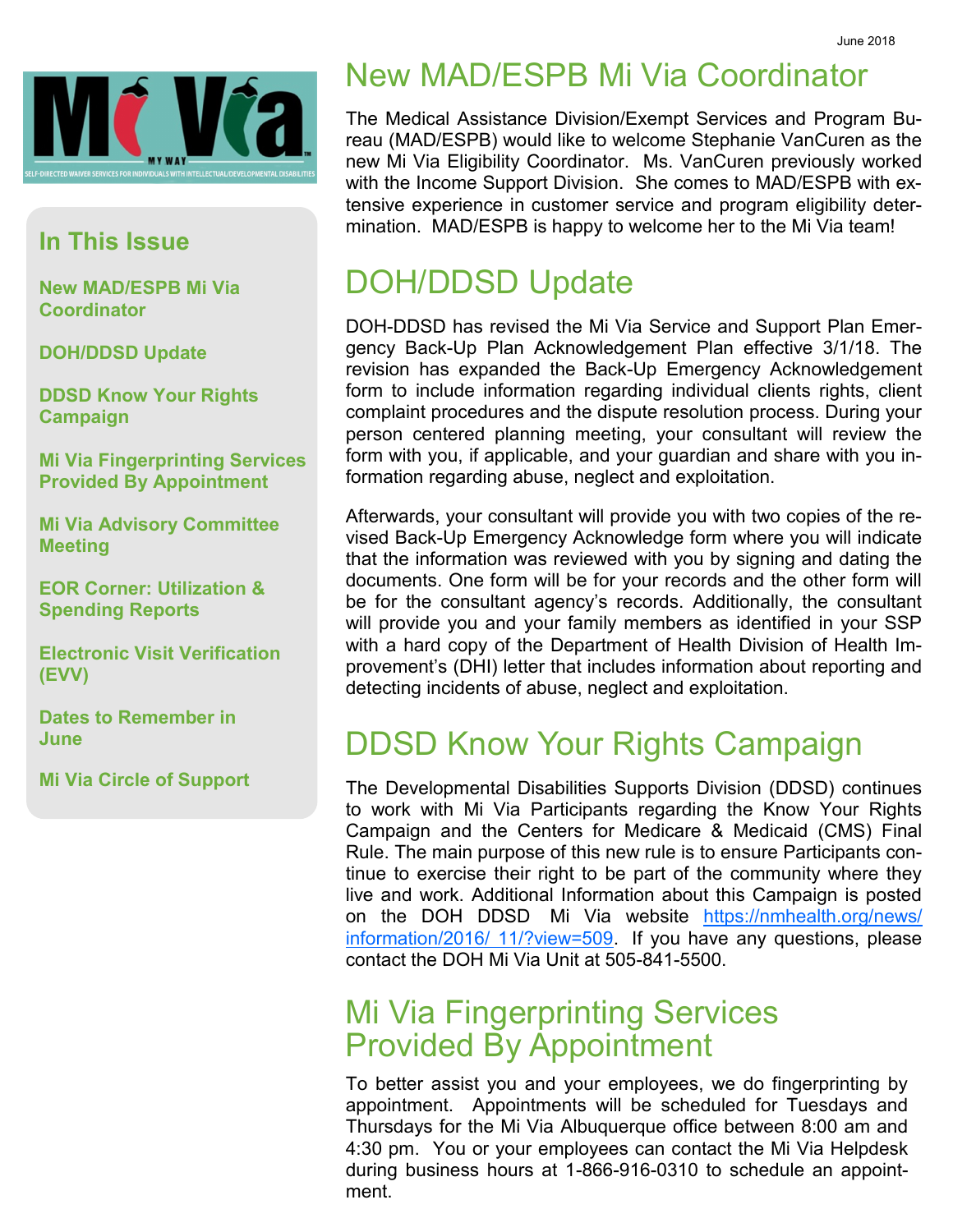FMA-Conduent Contact Information:

**Phone:** 1-866-916-0310 8:00 am to 5:00 pm Monday, Tuesday, Thursday, and Friday 8:00 am to 4:00 pm Wednesday

**Toll-free Fax:** 1-866-302-6787

**E-mail:** mi.via@conduent.com (Do not email forms to Conduent)

**Physical Address:** 1720-A Randolph Rd SE Albuquerque, NM 87106

#### **Note:**

The Mi Via Advisory Committee works with the State to share information and help with communication among all Mi Via Participants.

Qualis Health is the Third Party Assessor (TPA) for Mi Via. They are responsible for reviewing and approving the Service and Support Plans (SSP).

#### Mi Via Waiver Advisory Committee **Meeting**

The next Mi Via Advisory Committee Meeting will be held on Thursday July 26, 2018 **12pm-4pm** in Santa Fe, New Mexico at the Department of Human Services (HSD) offices: 2025 South Pacheco, Santa Fe, NM 87505. If you would like to call in for the meeting, please call 1- 515-739-1034 pass code 742089#.

#### EOR Corner: Utilization & Spending **Reports**

Monitoring your Mi Via spending is important for ensuring there are sufficient funds available for the duration of your budget and can also help you identify where you may need to make adjustments to your budget. You can easily monitor your spending using reports available in FOCoS*online*.

The Mi Via Spending Report provides summary and detailed information for an activity period. This report is a snapshot in time.

The Utilization Accrual Detail Report provides spending information in "real-time" and allows you to see both claimed charges and charges that have been entered but not yet paid.

You can access your Spending or Utilization Report by clicking on the "Reports" tab at the top of the screen. Select "Reports" and then select the specific report you are looking for from the list of available reports.

|  |                                                  |  | People <b>B</b> Plan <b>C</b> Charges <b>R</b> Reports <b>B</b> Forms <b>B</b> Security |  |
|--|--------------------------------------------------|--|-----------------------------------------------------------------------------------------|--|
|  | $\circ$ S Report Job Manager $\frac{1}{3}$ Users |  |                                                                                         |  |
|  | Reports                                          |  | I Report                                                                                |  |

#### Electronic Visit Verification (EVV)

EVV is a telephone and computer-based system that electronically verifies that caregiver visits occur and documents the time the service begins and ends. EVV is a requirement of the 21<sup>st</sup> Century Cures Act, a United States law enacted by Congress in December of 2016. The 21<sup>st</sup> Century Cures Act requires EVV for all Medicaid financed Personal Care Services. Personal Care Services are defined as those services which provide assistance with Activities of Daily Living (ADLs) and Instrumental Activities of Daily Living (IADLs).

Medical Assistance Division (MAD) and the Developmental Disabilities Supports Division (DDSD) are working collaboratively to ensure New Mexico meets this federal requirement and implements EVV in a manner that is supports self-direction by January 1, 2019. We envision an EVV system that is flexible and adaptable to changes in employee schedules, accommodates limited internet access, is mobile, and is user-friendly and intuitive to use. As MAD and DDSD move forward in implementation of EVV additional information including timelines, training opportunities, and implementation date will be shared in the Mi Via Newsletter and in direct mailings to participants.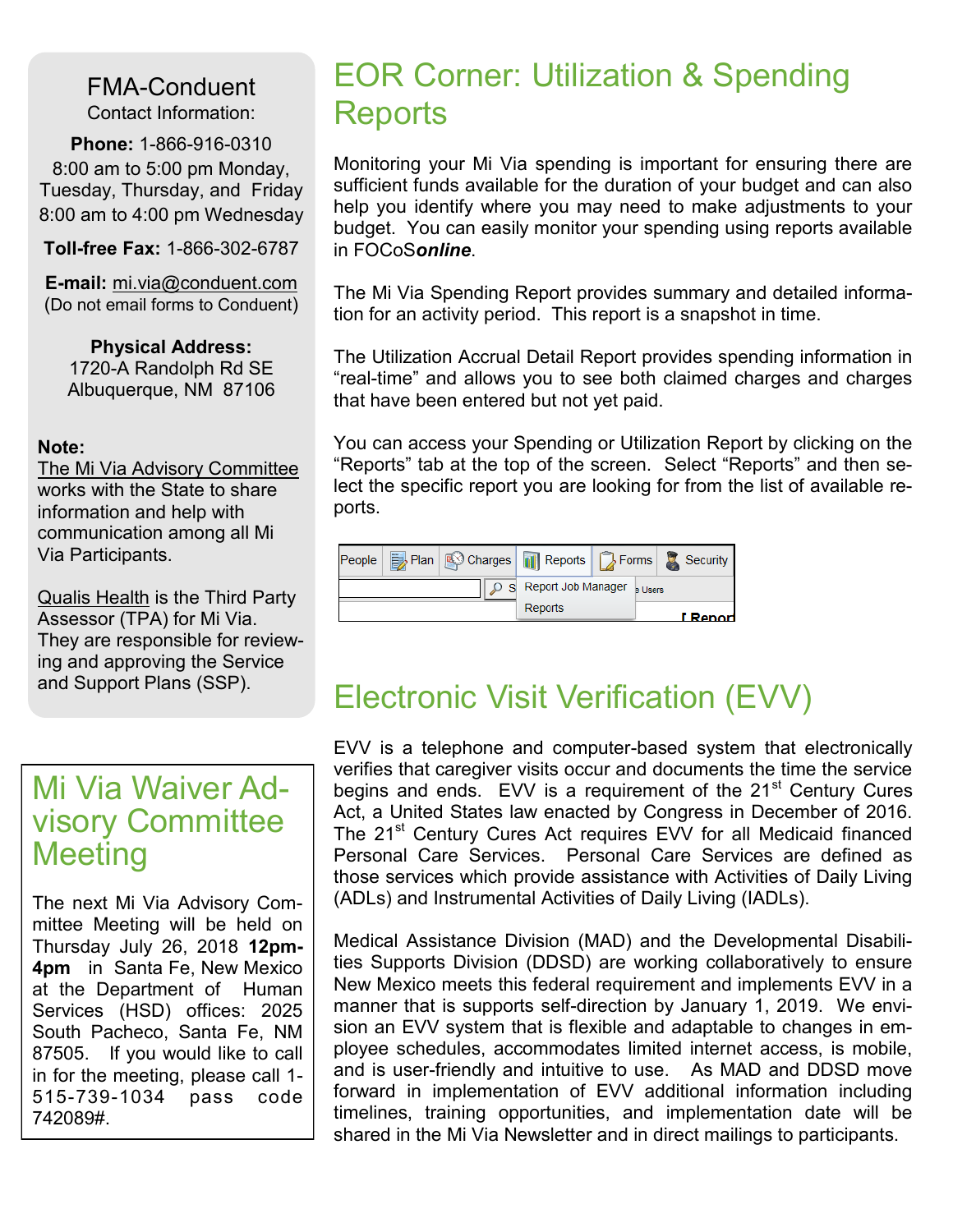# **Dates to Remember in June**

# June 2018

| Sun                       | Mon    | Tue        | Wed    | Thu            | Fri                                                                                                      | Sat                                                                                                                              |
|---------------------------|--------|------------|--------|----------------|----------------------------------------------------------------------------------------------------------|----------------------------------------------------------------------------------------------------------------------------------|
| May 27                    | May 28 | May 29     | May 30 | May 31         | $\mathbf 1$<br><b>Vendor Checks</b><br><b>Received or</b><br><b>Deposited</b>                            | $\overline{2}$<br>Deadline to<br>submit PRFs for<br>$6/15/18$ payment                                                            |
| $\ensuremath{\mathsf{3}}$ | 4      | $\sqrt{5}$ | 6      | $\overline{7}$ | 8<br>Paychecks and<br><b>Vendor Checks</b><br><b>Received or</b><br>Deposited; end of<br>the pay period  | $\boldsymbol{9}$<br>Deadline to<br>submit<br>timesheets,<br>Mileage & PRFs<br>for 6/22/18 pay-<br>ment; new pay<br>period begins |
| 10                        | 11     | 12         | 13     | 14             | 15<br><b>Vendor Checks</b><br><b>Received or</b><br><b>Deposited</b>                                     | 16<br>Deadline to<br>submit PRFs for<br>6/29/18 payment<br><b>May Spending</b><br><b>Reports Available</b><br>to EORs            |
| 17                        | 18     | 19         | 20     | 21             | 22<br>Paychecks and<br><b>Vendor Checks</b><br><b>Received or</b><br>Deposited; end of<br>the pay period | 23<br>Deadline to<br>submit<br>timesheets,<br>Mileage & PRFs<br>for 7/6/18 pay-<br>ment; new pay<br>period begins                |
| 24                        | 25     | 26         | 27     | 28             | 29<br><b>Vendor Checks</b><br><b>Received or</b><br><b>Deposited</b>                                     | 30<br>Deadline to<br>submit PRFs for<br>7/13/18 payment                                                                          |